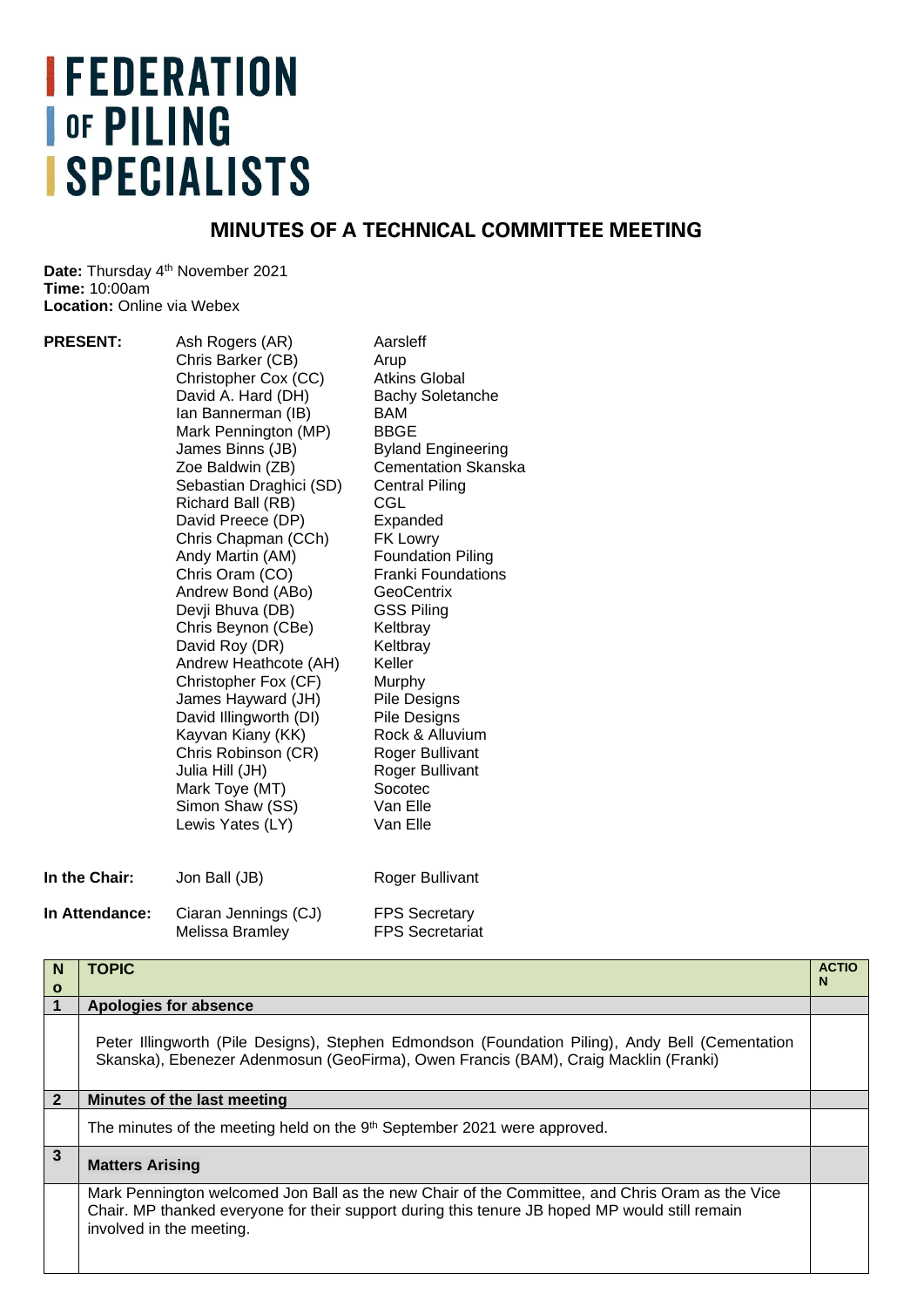#### **ICE Specification for Ground Treatment**

CJ stated he had checked in with the AGS and stated the revision of the project did not, at present have a leader. CJ asked if there was anyone who would like to update this to get in touch to drive things forward. JB stated he felt the last revision took place in 1988 and urged those who had a specialism in this area to review, and a joint working group with the AGS would be powerful.

CJ stated the project would work in the same way as SPERW, which the FPS receives royalties from, without any financial input. CB asked if the AGS had accepted the lead on updating the document. CJ said the AGS had not stated formally they would do so and were also looking for an individual to do so. CB stated if someone was found from the AGS, the FPS would need to be involved, and CJ agreed, stating the FPS had expressed to the AGS, that they would expect the AGS to lead, alongside involvement from the FPS. CB wondered if Andrew Heathcote from Keller would be interested in taking a lead. AH stated he might be interested in looking at it but due to capacity there might be an issue. JB stated a Member of the GI team at RBL might be able to offer support too. AH stated in principle he would be willing to take a lead.

JB suggested a short meeting with AH to discuss, and CO stated he would be interested in assisting, too. CB wondered if there was a main contact at the AGS, CJ stated he would investigate who the AGS lead would be from their Geotechnical working group. JH wondered if it would be worth sending an email out to the FPS database – and CJ agreed this would be worthwhile completing to state there is potentially a joint working group occurring with the AGS to update the guide.

#### **Action: CJ to circulate an email.**

#### **FPS Audit**

CJ stated there was a question on digitisation and how to include this in the audit, and CJ stated he needed to set up a meeting, following a discussion at the Executive Committee in relation to commonality and harmonisation within the industry, which had been difficult previously due to the varying stages of digitisation across Member organisations. CJ felt there was not currently a clear consistent vision. DB wondered if there should be a catch up, to check in on the tasks completed so far. CJ agreed the group needed to be reconvened. JB stated going forwards he was hoping to embed digitisation within the agenda for the committee, and set the baseline standard for the future, to enable the agenda to be set by the Committee.

#### **Action: CJ to re-convene the audit committee working groups**

#### **Committee Chair**

JB thanked Chris Oram for volunteering as Vice-Chair, and stated he really appreciated Chris's assistance in driving the committee forward. CJ thanked both JB and CO, and thanked Mark Pennington who he believed was the longest standing FPS Chair.

CJ reminded the Committee of the new process for the tenure of Committee Chairs i.e., Chairs will be in position for two years, following which the Vice-Chair will be appointed Chair.

#### **Corrosion of Cages Guidance**

CJ confirmed the Guidance had been published internally. CO thanked Owen Francis as the guidance had already been helpful. Ian Bannerman stated he would pass on the thank you to Owen.

It was agreed the document was to support Members when queries of such sort were raised. JB stated it could have more force to be used as an argument if the document was published externally, and a conversation should take place with Owen Francis and Emily Wood to see if they were happy for the document to be made public.

### **CJ**

**CJ**

**CJ**

#### **Action: CJ to task Debbie to publicise**

#### **Apprenticeship Degree – Geotechnical Engineer Level 7**

Zoe Baldwin gave a presentation on the Geotechnical Engineer Level 7 Apprenticeship degree. A copy of the presentation has been circulated with the minutes.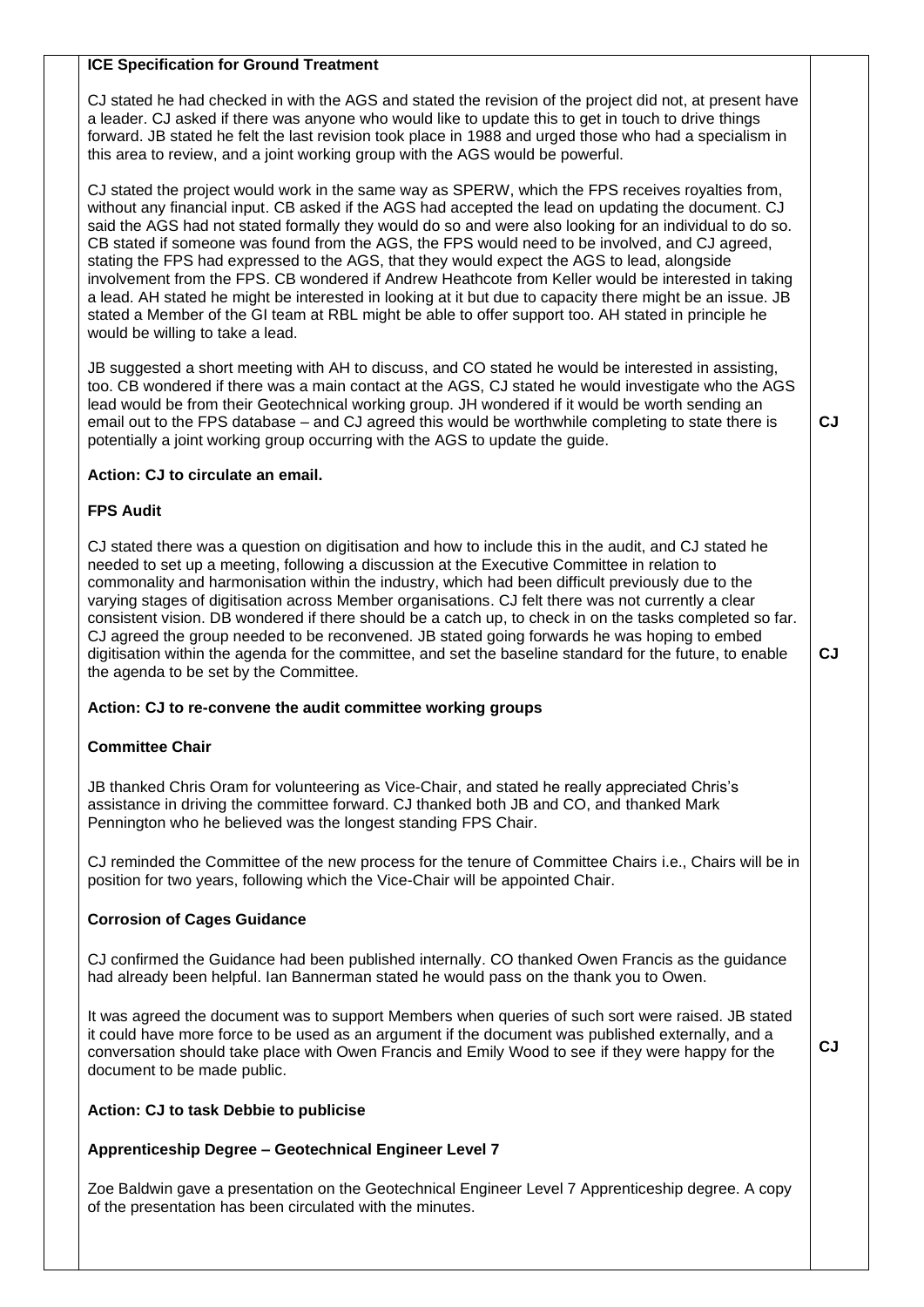|   | ZB stated there was currently a Level 6 Geosciences Apprenticeships Degree group, and if there was<br>interest to get in touch.                                                                                                                                                                                                                                                                                                                                                                                                                                                                                                                                                                                                                                                                                                                                                                                                                 |           |
|---|-------------------------------------------------------------------------------------------------------------------------------------------------------------------------------------------------------------------------------------------------------------------------------------------------------------------------------------------------------------------------------------------------------------------------------------------------------------------------------------------------------------------------------------------------------------------------------------------------------------------------------------------------------------------------------------------------------------------------------------------------------------------------------------------------------------------------------------------------------------------------------------------------------------------------------------------------|-----------|
|   | CJ asked if there had to be a separate training organisation to an assessment organisation, to<br>administer the End Point Assessment. ZB confirmed this was not the case in relation to this<br>qualification.                                                                                                                                                                                                                                                                                                                                                                                                                                                                                                                                                                                                                                                                                                                                 |           |
|   | JH asked how the qualification differed to doing a part time Masters - ZB confirmed the main selling<br>point was that as a student you would not have to pay tuition fees, or take leave to study, as the<br>Employer is liable for the costs. JH asked what the pre-requisite was for the Qualification, and ZB<br>clarified that it was desirable to have a BSc in Geology or Civil Engineering, but it was not essential to<br>have this level of Qualification, providing the University / FE provider and Employer are confident the<br>individual will be able to complete the academic requirements of the course.                                                                                                                                                                                                                                                                                                                      |           |
|   | Lewis Yates (Van Elle) asked if there was a limit on age. ZB stated the money can be drawn from the<br>levy, but it should be open enough as long as the Employer and FE provider agreed on the level of your<br>application. JB asked ZB to detail whether the qualification was aligned with the academic year. ZB<br>stated if employers were keen to progress with the Apprenticeship to contact the Universities directly.                                                                                                                                                                                                                                                                                                                                                                                                                                                                                                                 |           |
|   | Action: ZB to circulate the contact details to the FPS inbox                                                                                                                                                                                                                                                                                                                                                                                                                                                                                                                                                                                                                                                                                                                                                                                                                                                                                    | ZΒ        |
|   | Action: MB to circulate the presentation to the Committee and the University contacts                                                                                                                                                                                                                                                                                                                                                                                                                                                                                                                                                                                                                                                                                                                                                                                                                                                           | MВ        |
| 4 | CIRIA - Update of 1970's Piling Guides                                                                                                                                                                                                                                                                                                                                                                                                                                                                                                                                                                                                                                                                                                                                                                                                                                                                                                          |           |
|   | CJ stated there was a small update in Andy Bell's absence. CB confirmed Chris Presdee had left, and                                                                                                                                                                                                                                                                                                                                                                                                                                                                                                                                                                                                                                                                                                                                                                                                                                             |           |
|   | Jack Young had taken over the role. CB stated the draft was being progressed and they were waiting for<br>the draft to be published.                                                                                                                                                                                                                                                                                                                                                                                                                                                                                                                                                                                                                                                                                                                                                                                                            |           |
|   | Action: CJ to confirm with Jack Young whether Chris Beynon is on the email circulation list                                                                                                                                                                                                                                                                                                                                                                                                                                                                                                                                                                                                                                                                                                                                                                                                                                                     | <b>CJ</b> |
| 5 | <b>Improving Ground Investigation Data</b>                                                                                                                                                                                                                                                                                                                                                                                                                                                                                                                                                                                                                                                                                                                                                                                                                                                                                                      |           |
|   | JB stated he had a attended a meeting with the AGS, the week prior, with a document which was out for<br>final comment, and the approach now taken (on the basis of the geotechnical classification in relation to<br>the Eurocodes), was to use the terms Low, Medium High Risk. JB suggested the creation of a technical<br>note on what is defined by the FPS as Low, Medium and High risk would be worth creating. JB stated<br>the introduction of the terms allowed the debate to move from what we do to calculating the level of risk.                                                                                                                                                                                                                                                                                                                                                                                                  |           |
|   | JB wondered if amending the Guidance Notes would be worth exploring - and would like to see if there<br>was anyone with an interest in taking on board the ICE document and anything further to add from<br>Eurocodes. JB stated he was seeking volunteers to be in place by the next meeting of the Committee<br>(24th February 2022).                                                                                                                                                                                                                                                                                                                                                                                                                                                                                                                                                                                                         |           |
|   | JB felt a BIM Digitisation group would be worthwhile re-convening to push the AGS format data, and to<br>get the digitisation process rolling and set the standard for the industry, defining and leading it.                                                                                                                                                                                                                                                                                                                                                                                                                                                                                                                                                                                                                                                                                                                                   |           |
|   | MP stated he would be happy to re-convene a Digital Group. CJ felt that one area that was raised was<br>to harmonise the expectation about the data which is handed over or available within a project, and the<br>emerging ways of doing this commercially.                                                                                                                                                                                                                                                                                                                                                                                                                                                                                                                                                                                                                                                                                    |           |
|   | JB stated the final Yellow Book would be published in the first quarter of 2022 with Julian Lovell (AGS)<br>confirming an exact month shortly.                                                                                                                                                                                                                                                                                                                                                                                                                                                                                                                                                                                                                                                                                                                                                                                                  |           |
|   | JH wondered how the conversation had progressed in relation to housebuilders and LABC<br>requirements. CJ stated he had put a communications plan together with JB. CJ stated he spoken to<br>Julian Lovell who wanted a deeper alignment between the AGS and FPS, and Steve Hadley and Sally<br>Hudson of the AGS has agreed to hold regular catch up meetings. CJ felt the opportunity next year was<br>for the AGS Members day at Geotechnica, but also an article within NCE would be worthwhile. JB<br>stated it was important not to lose sight of the relationship with Build UK too. JH said she also felt it was<br>important to remember the Site Investigation data was not being received in the AGS format, and work<br>needed to take place in the digitisation and education of the clients and consultants, which can take<br>place next year, but this did need to be progressed. CJ stated a further angle the FPS was taking |           |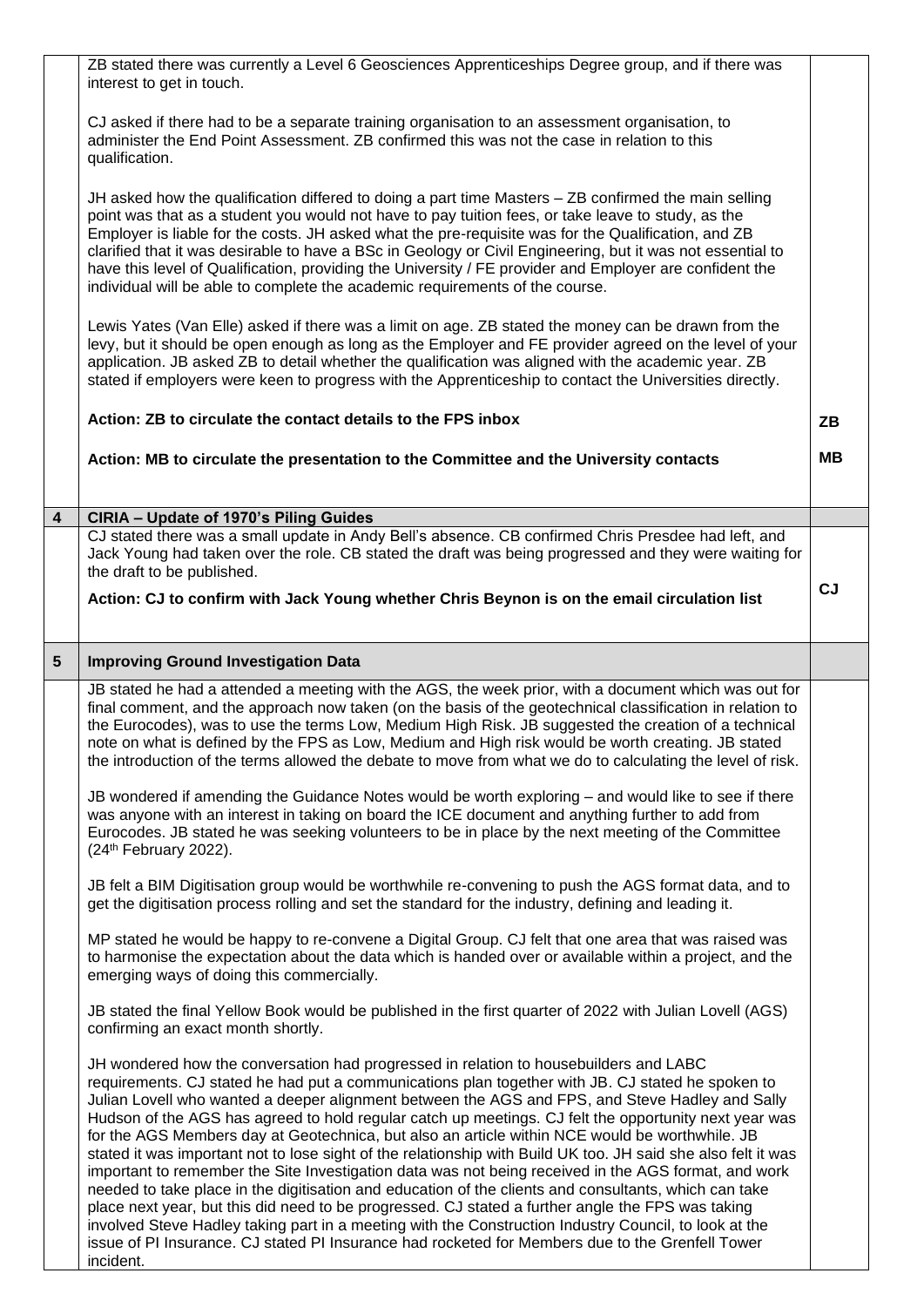Chris Beynon asked if Quantity Surveyors were being targeted via the RICS in relation to insurance and ground risk and whether there was a publication from the RICS that could be targeted. JB agreed this was a good suggestion. JBinns stated he was not familiar with the new draft of Specification on Site Investigation data, and asked if it was mandated that the provision of data in the AGS format was a requirement on delivery of the factual report. JB confirmed this was the case. MP stated he did not think this was the issue, but it was the communication of this to Main Contractors that was the issue. JH stated there was lack of internal understanding within client organisations and it was a multifaceted approach, with insufficient ground investigation taking place in the first place. LY stated there were two different issues – the communication of the data with Tier 1 Contractors, and the SI contractors themselves. LY wondered if it was wise to work with the SI Contractors, to understand how the information could be communicated directly. JB stated one of the outcomes from the survey was that very little AGS data was provided and was dependant on the value of the project (e.g., over £1m) and agreed with LY but felt education needed to take place throughout. JB hoped once the standard was adopted, this would assist, but there was a significant education that needed to take place, and who might be put up for articles to take things out on the road to publicise, using a multi-faceted approach. JH stated the matter was brought up at the previously ECG Presentation with Tony Suckling of A-Squared. CB said at ARUP, they request AGS data, but wondered whether the data was issued and timeframes were often another issue. CB wondered whether a link is issued in the report to enable FPS Members to download this. Chris Beynon stated quite a lot of the time the data is stripped out. Ian Bannerman wondered if attachments to pdf documents would assist. JH stated she knew Open Cloud had software with a platform of site investigation in the AGS data which was pdf accessible. JB wondered if it was worth raising this question with the AGS, and whether AGS Members have the facility in terms of online access. **Action: CJ stated he would raise this with the AGS and would ask about the possibilities and the FPS Executive to ensure a clear communication plan. Action: CJ asked JB to speak to Julian Lovell.**  ABo stated the point on procurement for SI, and PI insurance and explicit wording in Eurocode 7. ABo said in the second generation of Eurocode 7, they had added in explicit wording on those individuals who undertake Ground Investigation *assume that Ground Investigations are planned by personnel or enterprises knowledgeable about potential ground and groundwater conditions, are executed by those with appropriate skill and experience and the evaluation of results and derivation are carried out by personnel with appropriate experience and qualifications.* ABo stated he felt the wording was very powerful and by placing this in front of the insurers may assist, and was not part of the current Eurocode. ABo stated it will apply across design, and the wording will not change but the emphasis will be greater and moved to part one. **JB / CJ 6. Eurocodes & Execution Codes** ABo updated the Committee on the timescale to consider what has been drafted and stated things were still up in the air. ABo stated a group of three individuals were preparing the final drafts of part 1, 2 and 3 ahead of the formal inquiry with CEN. ABo stated CEN will need 9 months to turn the text around, with translations taking place and expected the formal draft now to take place in September 2022, which meant there will be a greater time period to review the draft, but ABo could look at side copies. ABo said during this period SC7 will be continuing to work on the draft in preparing possible comments to enquiries prior to the formal consultation period. ABo stated copies will be made open and FPS comments to feed in either via the BSi and the formal process or via the SC7 committee. ABo stated any comments the FPS feel may not get the support of other countries should be submitted via the BSi and any comments which may be universal should be submitted via the SC7 committee. ABo said he believed the area which may be of concern was the Classification of Ground Improvement, which may undermine piling. **Action: ABo to circulate documents when he is in possession** David Hard stated he had no further update. Chris Fox mentioned an online course taking place with Engineers Ireland entitled Geotechnical Design to Eurocode 7, on 16th November. The link was circulated to the committee following the meeting. **ABo**